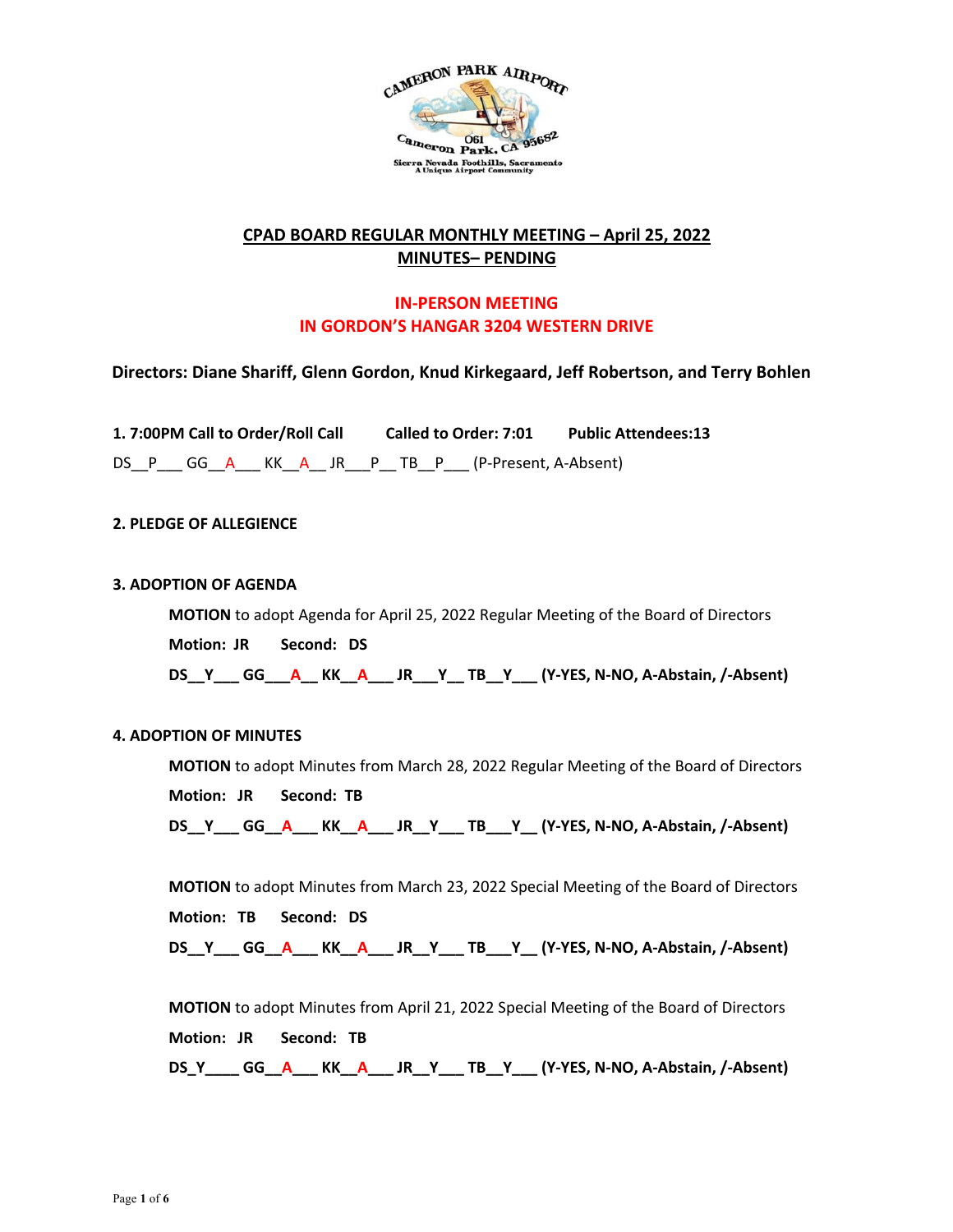

#### **5. COMMITTEE REPORTS**:

#### a. FINANCE REPORT **EXECUTE:** The state of the state of the state of the state of the state of the state of the state of the state of the state of the state of the state of the state of the state of the state of the state o

" *Summary provided by Director Bohlen. No questions.* 

 $\mathbf{u}$ 

#### b. AIRPORT MANAGER REPORT Manager Coutches

Hanger Door maintenance / repair status

" *Had a new cable issue on Hgr 8. All issues now fixed.* 

 $\mathbf{u}$ 

Fuel sales & delivery

" *3874 Gallons sold in April. -7%* 

 $\boldsymbol{u}$ 

Fuel tank interior visual inspection

" *Covered later.* 

 $\mathbf{u}$ 

Other repairs

" *Gate issues on both North and South gates. Adjustment made to get them to work,* 

*but investigating long term fixes (suspect needing different wire type) Phil and Dan both stated they may have the wiring required.* 

 $\boldsymbol{u}$ 

Brush pile burning

" *Only a couple small piles remain.* 

 $\boldsymbol{u}$ 

 $\mathbf{u}$ 

 $\mathbf{u}$ 

Airport sign installation

" *Dominic ready to start installation. Doesn't need a work party.* 

Grass/weed cutting

" *Ready to start regular mowing. Volunteers needed.* 

Page **2** of **6**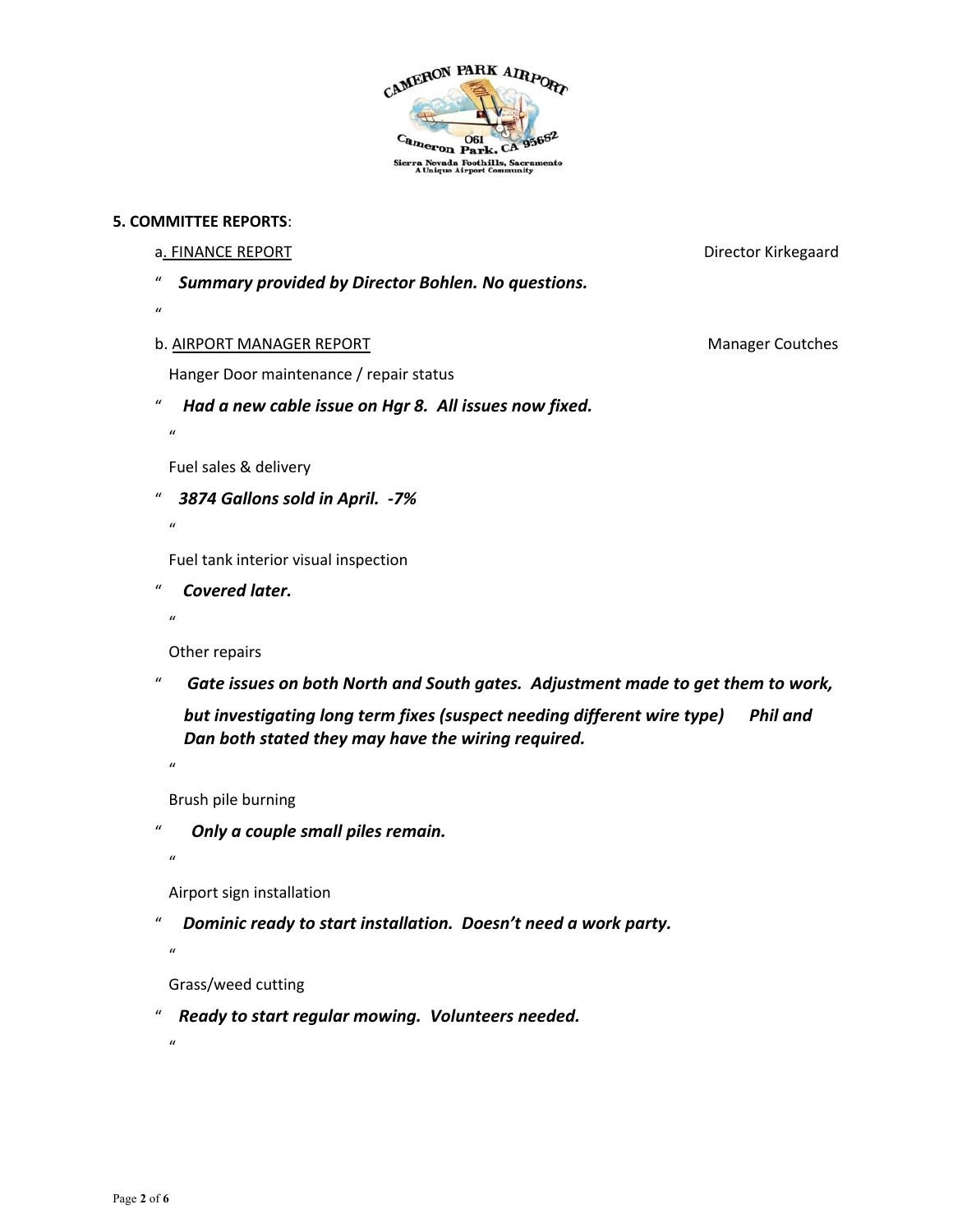

## c. UPDATE ON PROCUREMENT AND CONTRACTS MANAGEMENT MODEL CONTRACTS

Tanknology tank inspection :

- "**Inspection done. Waiting on report**
- $\boldsymbol{u}$

## d. VOLUNTEER SERVICE REPORT **Director Bohlen**

Since the last Board Meeting in March -about 100 hours. Continued excellent support by resident volunteers!

Highlights: Cut airport grass, managed burn pile burning, revised draft financial charts for public information meetings, Risk Management Ad-Hoc Committee Meetings, Tenant Lease Update Ad-Hoc Committee preparation, Board Meeting preparation.

6. **PUBLIC FORUM/PUBLIC COMMENT:** Only items that are within the jurisdiction of CPAD will be considered. Statements from the floor will be heard during public forum/public comment; public comments are limited to one 5-minute comment per person per topic. Requests requiring board action will be referred to staff and brought on the next appropriate agenda.

# " *Don Knights recommended CPAD start regular meeting with county to try to determineCounty's view on O61. Try to determine what they would do if CPAD went bankrupt? Take over the airport or convert to housing? Other ?*

# **7. OLD BUSINESS:**

 $\mathbf{u}$ 

b) Tenant Lease Update Ad-Hoc Committee Report Franciscon Director Robertson

Ad-Hoc Committee formed with charter to evaluate and recommend to the Board updates to hangar and tie-down leases and fees.

- " *No update* 
	- $\mathbf{u}$
- b) Fuel System Replacement Ad-Hoc Committee Report Fuel Director Bohlen

Next meeting will review tank inspection report. Report pending.

" *Awaiting tank inspection report.* 

 $\mathbf{u}$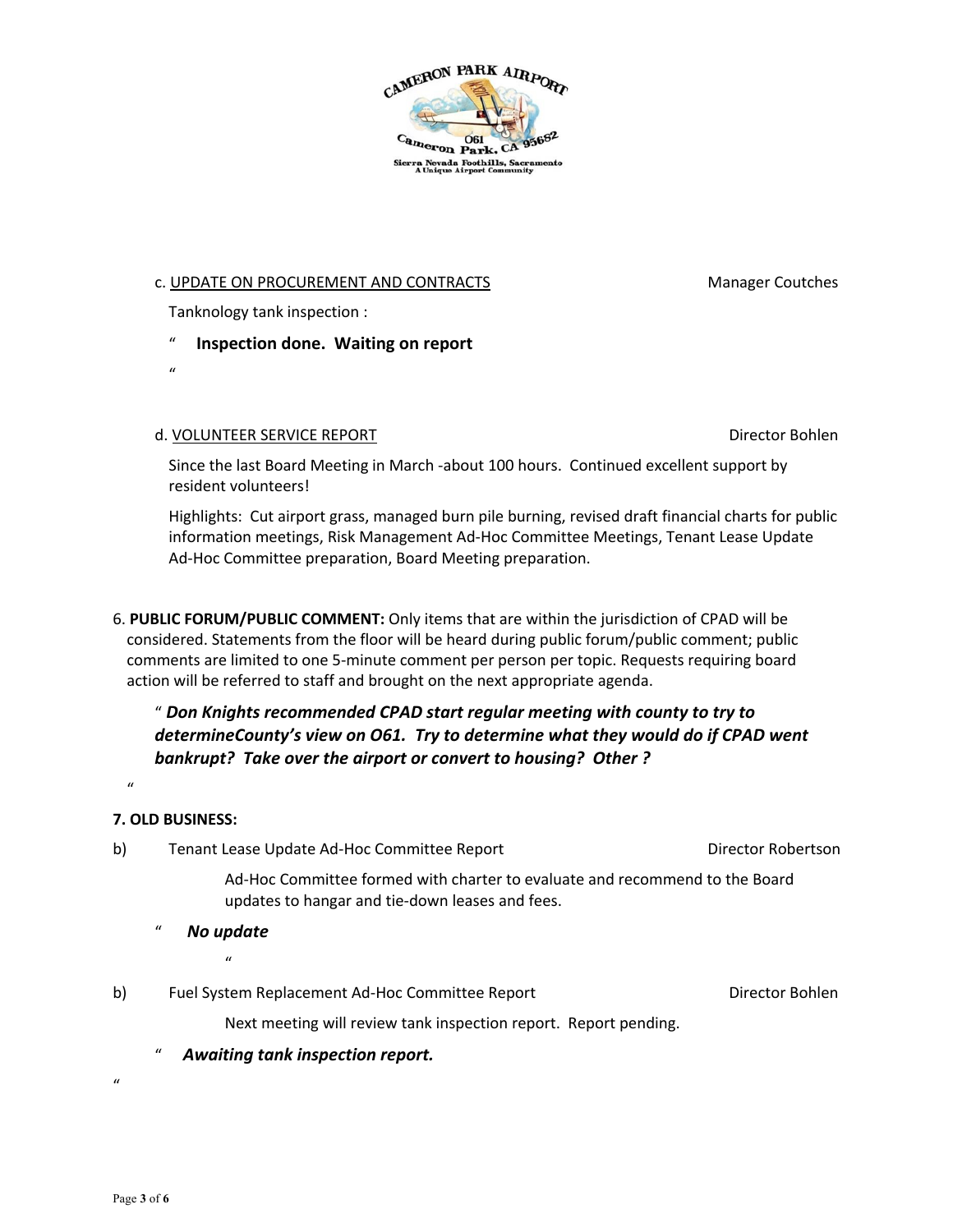

|    | Risk Management Ad-Hoc Committee                                                                                                                         | <b>Director Shariff</b>                                         |
|----|----------------------------------------------------------------------------------------------------------------------------------------------------------|-----------------------------------------------------------------|
|    | Report of the last meeting held April 20                                                                                                                 |                                                                 |
|    |                                                                                                                                                          |                                                                 |
| 2. | Looking into increased tie down lighting and possible camera monitoring.                                                                                 |                                                                 |
| 3. | Possible new gate card system using flight school system. Would allow tracking of<br>in/out by card number and would eliminate issue with "ghost cards". |                                                                 |
|    |                                                                                                                                                          |                                                                 |
|    | Update from Dave Becker on street jurisdiction process.                                                                                                  | David Becker                                                    |
|    | Defer until next Fall.                                                                                                                                   |                                                                 |
|    |                                                                                                                                                          |                                                                 |
|    | Audit status                                                                                                                                             | Director Kirkegaard                                             |
|    | No update                                                                                                                                                |                                                                 |
|    |                                                                                                                                                          |                                                                 |
|    | <b>Obstruction Mitigation Update</b>                                                                                                                     | Director Bohlen                                                 |
|    | No update                                                                                                                                                |                                                                 |
|    | Minimum letter size for painting TAXI on each end of Boeing, status-                                                                                     | Director Bohlen                                                 |
|    | On hold until discussed with Caltrans. Meeting TBD.                                                                                                      |                                                                 |
|    | $\mathbf{u}$                                                                                                                                             | 1. RV Parking Break-ins have occurred.<br>"<br>$\boldsymbol{u}$ |

## **8**. **NEW BUSINESS:**

a) Summer Spectacular Parking - The Cameron Park Community Services District (CPCSD) sent CPAD a letter requesting permission to use Baron Court and Boeing Road for parking at no charge to the CPCSD or those attending the event.

André Pichly, CPCSD General Manager will be attend the Board meeting to present and address questions.

" *CPSD Manager Pichly gave a brief overview of the return of Summer Spectacular and requested board approval for Airpark Parking on Boeing and Baron Court. Board requested CPAD be named on event insurance. Recommended staffing increase for parking assistance well above numbers briefed.* 

 $\mathbf{u}$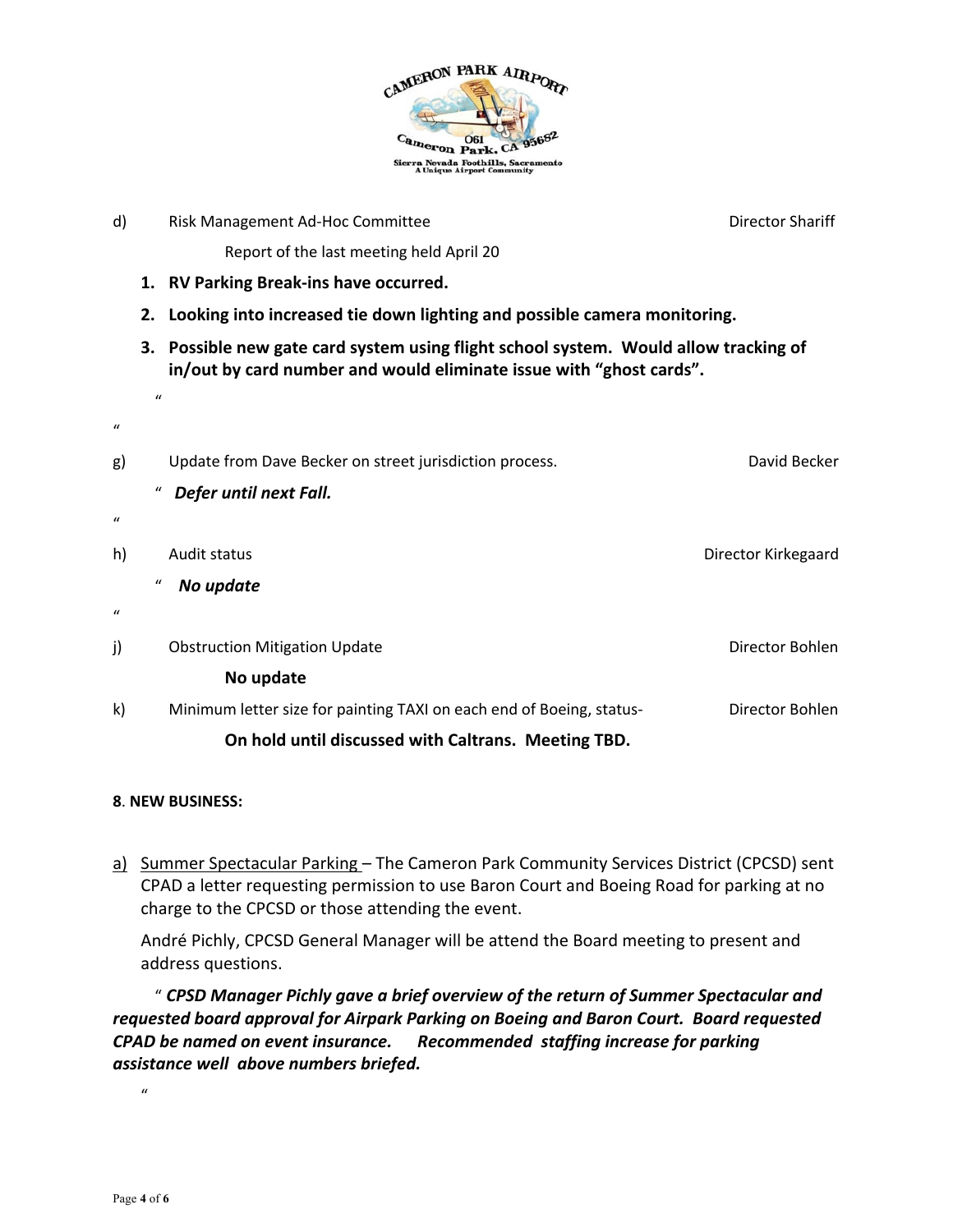

**MOTION** to approve CPCSD request use Baron Court and Boeing Road for Summer Spectacular parking

**Discussion Motion: TB Second: JR DS\_\_Y\_\_\_ GG\_\_A\_\_\_ KK\_\_A\_\_\_ JR\_\_Y\_\_\_ TB\_\_Y\_\_\_ (Y-YES, N-NO, A-Abstain, /-Absent)** 

b) Cops & Rodders Event – CPAD authorization for us of airpark streets.

**MOTION** to authorize use of airpark streets for 2022 Cops and Rodders event contingent upon CPAD accepting pending documents defining the event and insurance.

**Discussion** 

 $\boldsymbol{u}$ 

" *Dan from FOCA discussed current situation and timing of event in relation to Reno Air Races and Capitol City Airshow. Event scheduled for Sept 24, 2022. Waiting on a letter requesting used of Airpark streets for the event.* 

*Board tabled vote until letter is received.* 

**Motion: Second:**

**DS\_\_\_\_\_ GG\_\_\_\_\_ KK\_\_\_\_\_ JR\_\_\_\_\_ TB\_\_\_\_\_ (Y-YES, N-NO, A-Abstain, /-Absent)** 

c) Sierra Nevada Flight Instruction operating out of 3216 Boeing.

**MOTION** to direct CPAD Counsel to prepare a letter regarding rules enforcement and to direct enforcement of applicable rules where violated.

**Discussion** 

" *Tabled vote pending legal guidance on jurisdiction and speaking with residents with complaint.* 

 $\mathbf{u}$ 

**Motion: Second: DS\_\_\_\_\_ GG\_\_\_\_\_ KK\_\_\_\_\_ JR\_\_\_\_\_ TB\_\_\_\_\_ (Y-YES, N-NO, A-Abstain, /-Absent)** 

d) Proposed Ballot Measure Amount for Information Package– CPAD is considering preparation of ballot measures for the November 2022 General Election. Such ballot measures will determine whether District property owners wish to adjust special tax to